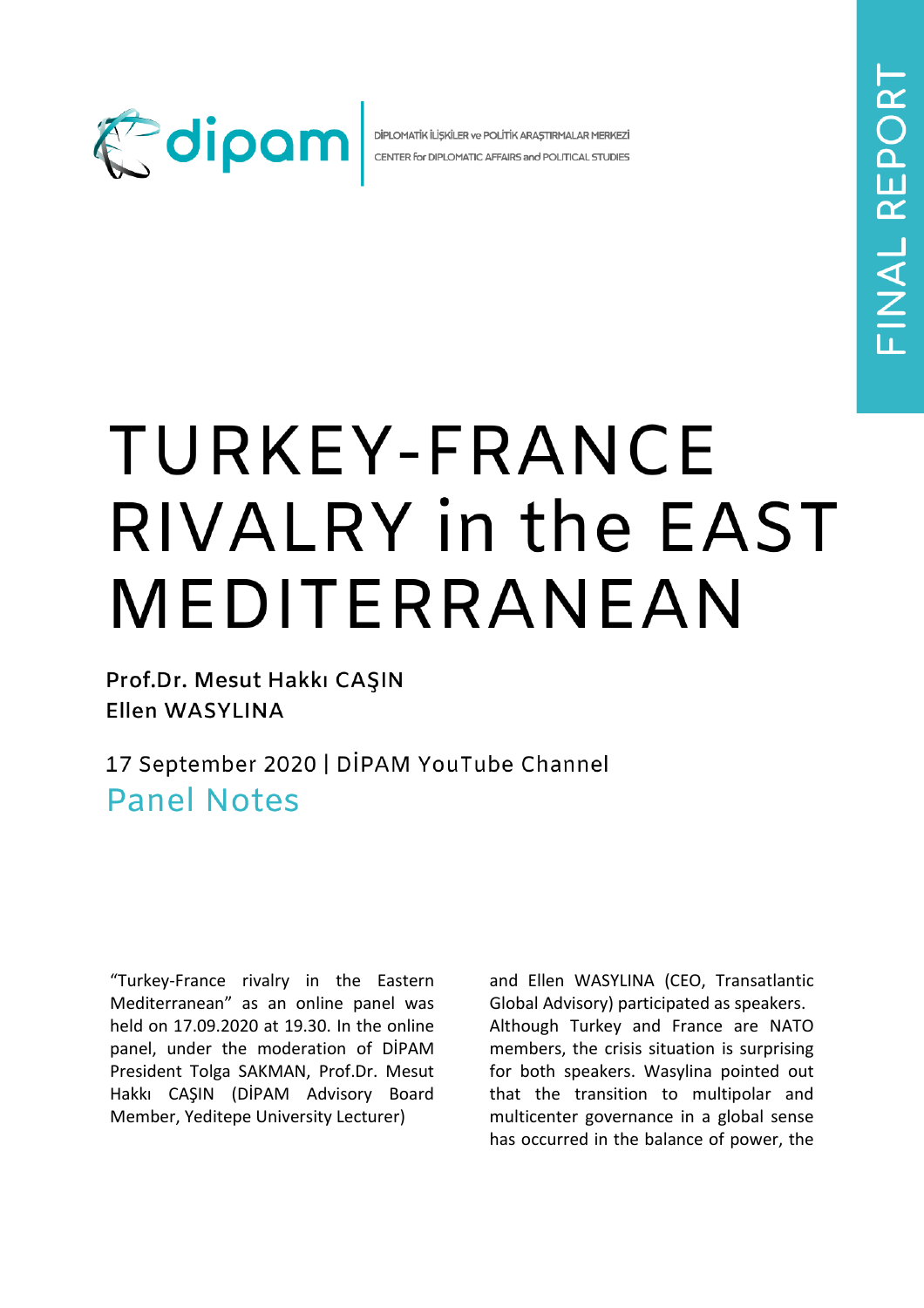balance of politics, and the sphere of influence. All of them that the hardest part of all this is energy, Wasylina said "Energy is the key to our national security and national sovereignty. For example, when we see that most of the resources for all EU countries come from Russia, the EU of course wants to diversify these energy sources." Emphasizing the importance of energy resources in the Eastern Mediterranean for the EU, Wasylina said that efforts to reduce energy dependence on Russia and diversify energy supplies are in an important position within the EU. It was stated that Turkey is in a critical geography for the security of Europe's energy supply, and along with the TANAP project, Azerbaijani gas is transferred to Greece and Italy via Turkey. It was emphasized that the conflict in the Eastern Mediterranean will not bring profit for any side and the 33rd Article of the UN Agreement has been reminded.

Both speakers stated that Turkey maintains its partnership with the attitude of responsible cooperation in NATO and the Western alliance. Therefore Wasylina stated that the competition between Turkey and France have military way. Wasylina stated that Turkey, France and other NATO members also need security, stability and peace in order to flourish and continue development, and the speakers agreed on this issue at the panel. Wasylina emphasizing the importance of economic balance between Turkey and France, Turkey's exports to 6.66 billion in 2019 in France, Germany and Italy has been a country that imports most Turkish goods. The speaker emphasized the importance of international trade and the need to be encouraged. She noted that all EU countries, not only France, have high trade

relations with Turkey, and trade is an antidote to relations between countries.

Wasylina said, about 400 French companies operate in Turkey as of the active and she stated that approximately 100,000 people in employment provided by these companies. She draw attention to the partnership between French companies and Turkish companies, the speaker said that Turkish Airlines is one of the largest customers of the French company Airbus.

Stating that the problem between the two countries is solvable and feasible within the scope of NATO, the speakers agreed that the leaders of both countries should not personalize the problem but focus on the issue. It was said by the speakers that "Leaders will come face to face and put the problem on the table, behave with the principles of mutual respect, reciprocity and pastability, and it will be of great benefit for both countries and international relations." Both countries' leaders of the latest NATO Summit and was made Quadruple Summit in Istanbul (Turkey-France-Germany-Russia) as speeches, is also highlighted as important to the region in the context of the concrete effects of continuing as face to face.

Prof. Caşın is stating that this rivalry may cause new opportunities to escape, the French energy company in the field of energy in Turkey's Black Sea and the Mediterranean area likely to be expressed worked with Total Company. In addition, it has been noted that trade and money are important for countries such as France and Turkey in the name of mutual diplomacy, and thus relations between Turkey and France and the EU can develop further. Prof. Caşın underlines For large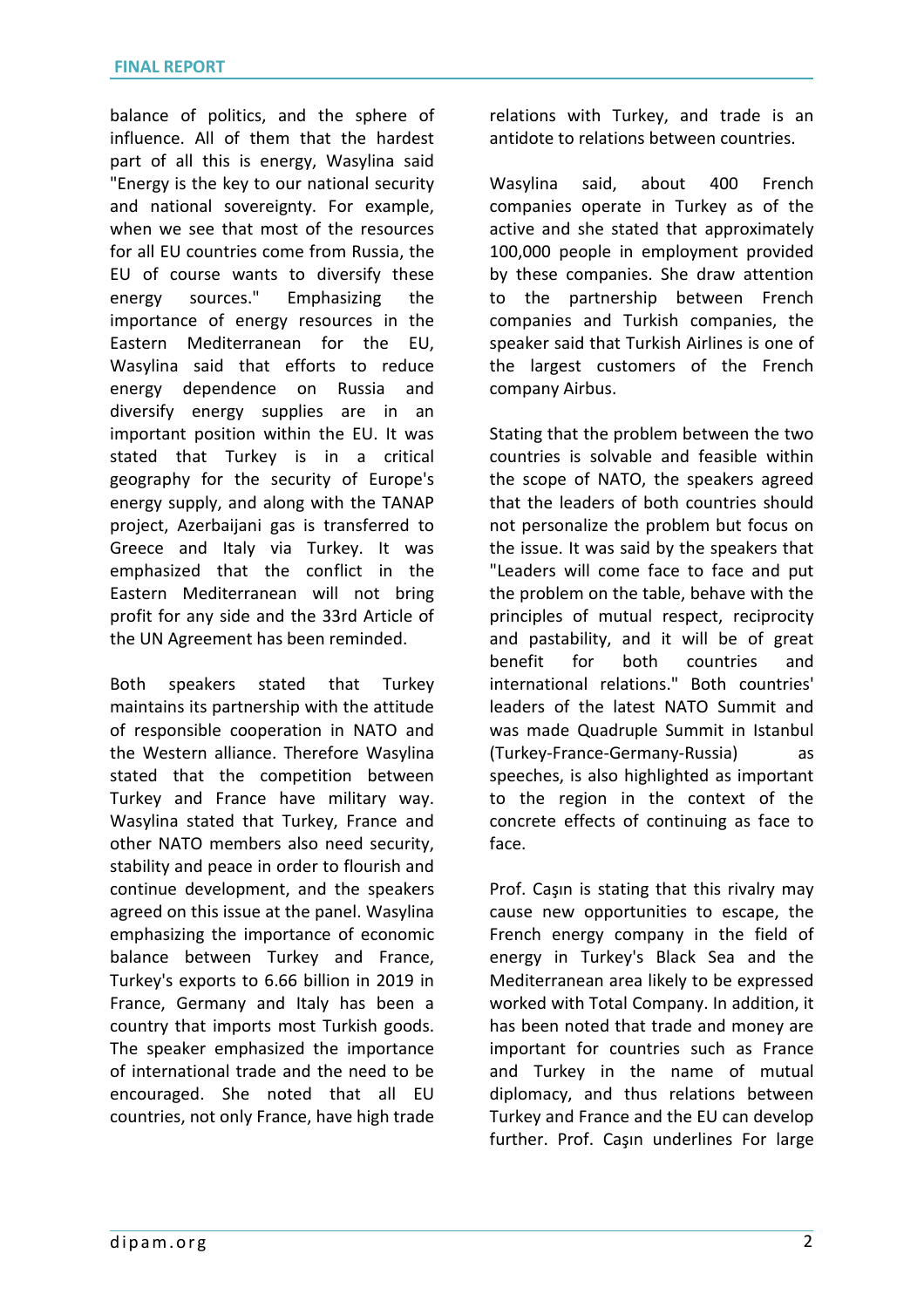commercial operations that Turkey is a partner in a more rational, Turkey would be buyers in for French Rafale jets and trade said it would be of both international influence in both two countries, the establishment of partnerships in the defense industry, Turkey ahead than before and stated that increased opportunities.

Turkey's not being invited the meeting in MED7 criticize by Wasylina, she takes attention Turkey's participating international trade will improve the dialogue and participate in this process. Prof. Caşın also said that such a disregard for Turkey, a clear Mediterranean country, would affect relations.

The speakers, who said that international communication passes through trade, information, culture and education, noted that Turkey, as an actor in France's trade relations, energy, security and economic work will not be ignored, and agreed on cooperation and trade relations in general. Prof. Caşın speaking about the need to develop the diplomacy network between the two countries and he emphasized that mutual gain is possible with good will and that problems can be discussed and solved through diplomacy. Prof. Caşın pointed out that Turkey is ready for cooperation and that the duo can work together, especially for the defense industry and the automotive sector, and stressed that events should be looked at from realist and pragmatist perspectives. He also stated that the two countries can produce 6th generation warplanes with together. He added that through universities, academics, intellectuals and nongovernmental organizations, relations can be further developed and misunderstandings can be eliminated.

Prof. Caşın stating that the relationship between the two should have a forwardlooking and innovative structure together with sound ideas, he said that both countries are on the same ship and that they should act together. The speakers pointed out that there are countries that can act in a relationship of mutual interest with the end of existing challenges, especially speakers was discussed the possibility that the duo will be able to cooperate in terms of economic, trade, energy, education, research. Finally, as two nations that love each other, it was emphasized that bilateral problems can be solved within the scope of mutual interest.